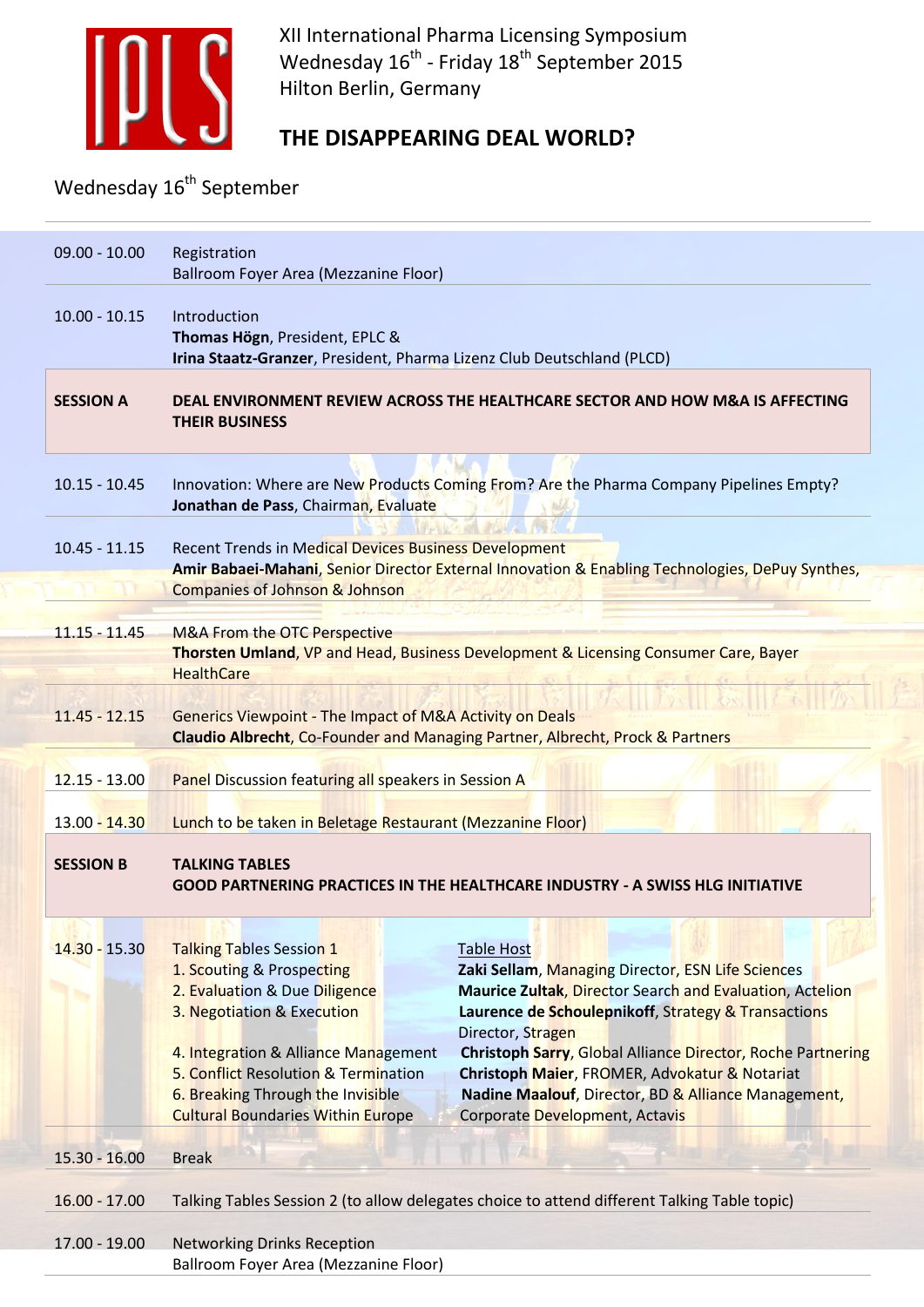

XII International Pharma Licensing Symposium Wednesday 16<sup>th</sup> - Friday 18<sup>th</sup> September 2015 Hilton Berlin, Germany

## **THE DISAPPEARING DEAL WORLD?**

Thursday 17<sup>th</sup> September

| $09.00 - 09.30$  | Talking Tables Feedback and Conclusions from Table Hosts                                                                                                                                                                                           |  |
|------------------|----------------------------------------------------------------------------------------------------------------------------------------------------------------------------------------------------------------------------------------------------|--|
| <b>SESSION C</b> | <b>CONSOLIDIATION AND RISK SHARING BETWEEN BIG PHARMA COMPANIES</b>                                                                                                                                                                                |  |
| $09.30 - 10.15$  | Practical BD Experiences of Risk Sharing, Co-Development and Co-Commercialisation<br>Joseph Havrilla, Head of Alliance Management, Bayer HealthCare &<br>Ian Talmage, VP Commercial, Xarelto Group at Bayer Pharmaceuticals                        |  |
| $10.15 - 11.00$  | Partnership Deals - Strengths and Risk Sharing<br>Jürgen Beck, Head of Business Development & Licensing / Strategic Transactions,<br>Boehringer Ingelheim                                                                                          |  |
| $11.00 - 11.30$  | <b>Break</b>                                                                                                                                                                                                                                       |  |
| <b>SESSION D</b> | <b>IMPACT OF THE CHANGING DEAL ENVIRONMENT FOR MID-SIZED COMPANIES</b>                                                                                                                                                                             |  |
|                  |                                                                                                                                                                                                                                                    |  |
| $11.30 - 12.15$  | <b>Oncology Deals</b>                                                                                                                                                                                                                              |  |
|                  | Pascal Touchon, Vice President Business Development & Scientific Cooperation, Servier SAS                                                                                                                                                          |  |
| $12.15 - 13.00$  | 2016 Transactional Trends: Key Issues for Cross Border Deals; Focus on Emerging and Mid-Sized<br>Companies<br>Greg Benning, Managing Director, Head of Financial Advisory & Mark A. King, Senior Partner,<br><b>Back Bay Life Science Advisors</b> |  |
| 13.00 - 14.00    | Lunch to be taken in Beletage Restaurant (Mezzanine Floor)                                                                                                                                                                                         |  |
| <b>SESSION E</b> | <b>CHALLENGES SECURING DEALS IN OTHER COUNTRIES</b>                                                                                                                                                                                                |  |
| $14.00 - 14.45$  | <b>Difficulties in Emerging Markets for Non-Generic Products</b><br>Reiner Christensen, President, Chameleon Pharma Consulting                                                                                                                     |  |
|                  |                                                                                                                                                                                                                                                    |  |
| $14.45 - 15.30$  | Japan: Cultural Differences Impact on Deal Making                                                                                                                                                                                                  |  |
|                  | Olaf Koenig, VP Business Development and New Product Planning Europe, Daiichi Sankyo Europe                                                                                                                                                        |  |
| $15.30 - 16.00$  | <b>Break</b>                                                                                                                                                                                                                                       |  |
|                  |                                                                                                                                                                                                                                                    |  |
| $16.00 - 16.45$  | <b>Bring Pharmaceutical Products to China: Opportunities and Challenges</b><br>Huaizheng Peng, General Manager, International Operations, China Medical System Holdings                                                                            |  |
| $16.45 - 17.30$  | <b>Business Development in India: More Than Just Generics</b><br>Ravi Sodha, Senior Director, Business Development, Actelion Pharma                                                                                                                |  |
| $18.00 - 18.30$  | Coaches depart from Hilton Berlin to Adagio                                                                                                                                                                                                        |  |
| 18.30 - 22.30    | Networking Drinks Reception & Gala Dinner at Adagio                                                                                                                                                                                                |  |
| $22.00 - 22.30$  | Return Coaches from Adagio to Hilton Berlin                                                                                                                                                                                                        |  |